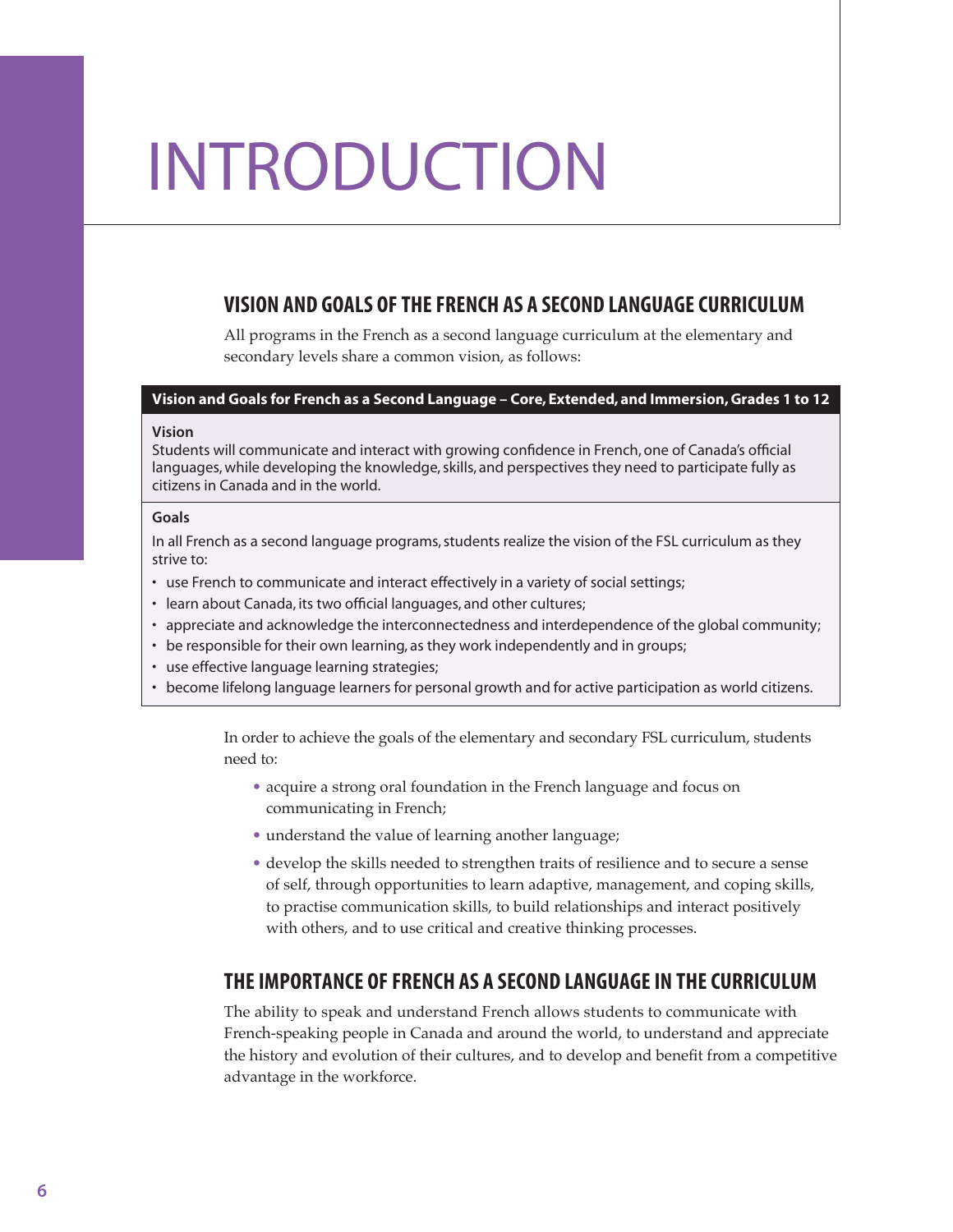While the knowledge of any language has value, French is not only a global language but the mother tongue of many Canadians and an integral part of the Canadian identity. Learning French equips students to communicate with French-speaking Canadians and millions of French speakers around the world.

In addition to strengthening students' ability to communicate, learning another language develops their awareness of how language and culture interconnect, helping them appreciate and respect the diversity of Canadian and global societies. When a student is exposed to another culture through its language, he or she begins to understand the role that language plays in making connections with others. Learning an additional language not only challenges a mind, it also teaches understanding, encourages patience, and fosters open-mindedness.

Knowledge of an additional language strengthens first-language skills. The ability to speak two or more languages generally enhances cognitive development, as well as reasoning and creative-thinking skills. It also enhances the student's confidence as a learner, facilitates the learning of additional languages, and contributes to academic achievement. As their strengths develop, French language learners become more flexible and adaptable in new and unforeseen situations. For example, second-language learners tend to be more divergent thinkers, with improved memory and attention span.

Positive outcomes for students in the FSL curriculum include:

- increased mental flexibility;
- improved problem-solving skills;
- a better understanding of aspects of a variety of cultures;
- a greater awareness of global issues, including those related to the environment and sustainability;
- expanded career opportunities.

The ability to speak both of Canada's official languages helps prepare students for their role as active and engaged citizens in today's bilingual and multicultural Canada. Moreover, the language learning strategies that students develop in the FSL program can contribute to an interest in learning languages throughout their lives and provide them with the skills to do so. Such abilities benefit the individual; but Canadian society – as well as the global community – also stands to gain from having plurilingual citizens. $3$ 

# ENDURING IDEAS IN THE FRENCH AS A SECOND LANGUAGE CURRICULUM

By studying a second language, students learn a great deal about interacting effectively with others, because they have to focus closely on what it is they are trying to communicate; what they need others to understand, and why; how their oral or written expression is received and interpreted; and what others are trying to communicate to them, and why. As they learn to exchange information and ideas in another language, they also learn about other ways of thinking, other ways of doing things, and other ways of living – in short, about other people and other cultures.

<sup>3.</sup> For more information on plurilingualism, see Council of Europe, *Plurilingual Education in Europe: 50 Years of International Co-operation*, Strasbourg, February 2006; available at [www.coe.int/t/dg4/linguistic/Source/](http://www.coe.int/t/dg4/linguistic/Source/PlurinlingalEducation_En.pdf) [PlurinlingalEducation\\_En.pdf](http://www.coe.int/t/dg4/linguistic/Source/PlurinlingalEducation_En.pdf).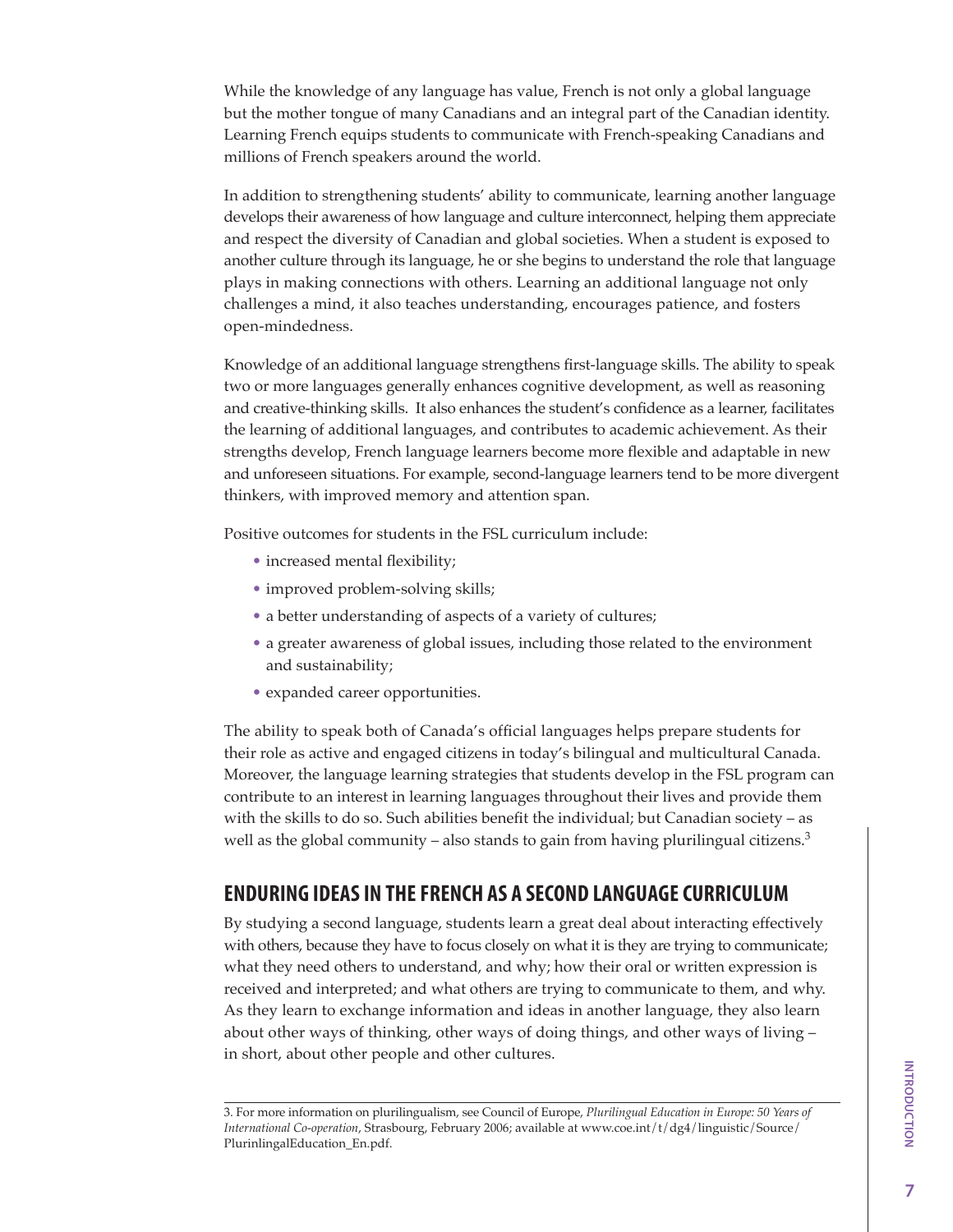The French as a second language curriculum emphasizes communicating a message by using knowledge of vocabulary, language conventions, and grammar while taking into consideration the purpose, the audience, and the situation or context. This focus on the sociolinguistic and cultural aspects of language allows students to apply their language knowledge in a variety of real-world situations and contexts.

Through the study of French, students experience multiple opportunities to communicate for authentic purposes in real-life situations. These opportunities enable students to build on and apply their knowledge of French in everyday academic and social situations, thus developing effective communication skills. Students can take control of their learning through observation, listening, and rehearsing with others; refining their use of language; and making thoughtful and meaningful connections to the world around them. If students see aspects of the FSL curriculum modelled and reinforced by educators, family members, and community members, their learning is reinforced and validated as more relevant to their lives.

The FSL curriculum strives, ultimately, to foster an interest in language learning that continues not only during a student's time in school but later in life. The FSL curriculum is therefore founded on seven fundamental concepts, or "enduring ideas", which focus, from Grade 1 to Grade 12, on the development of skills that are also necessary as a basis for lifelong language learning. These enduring ideas are discussed below.

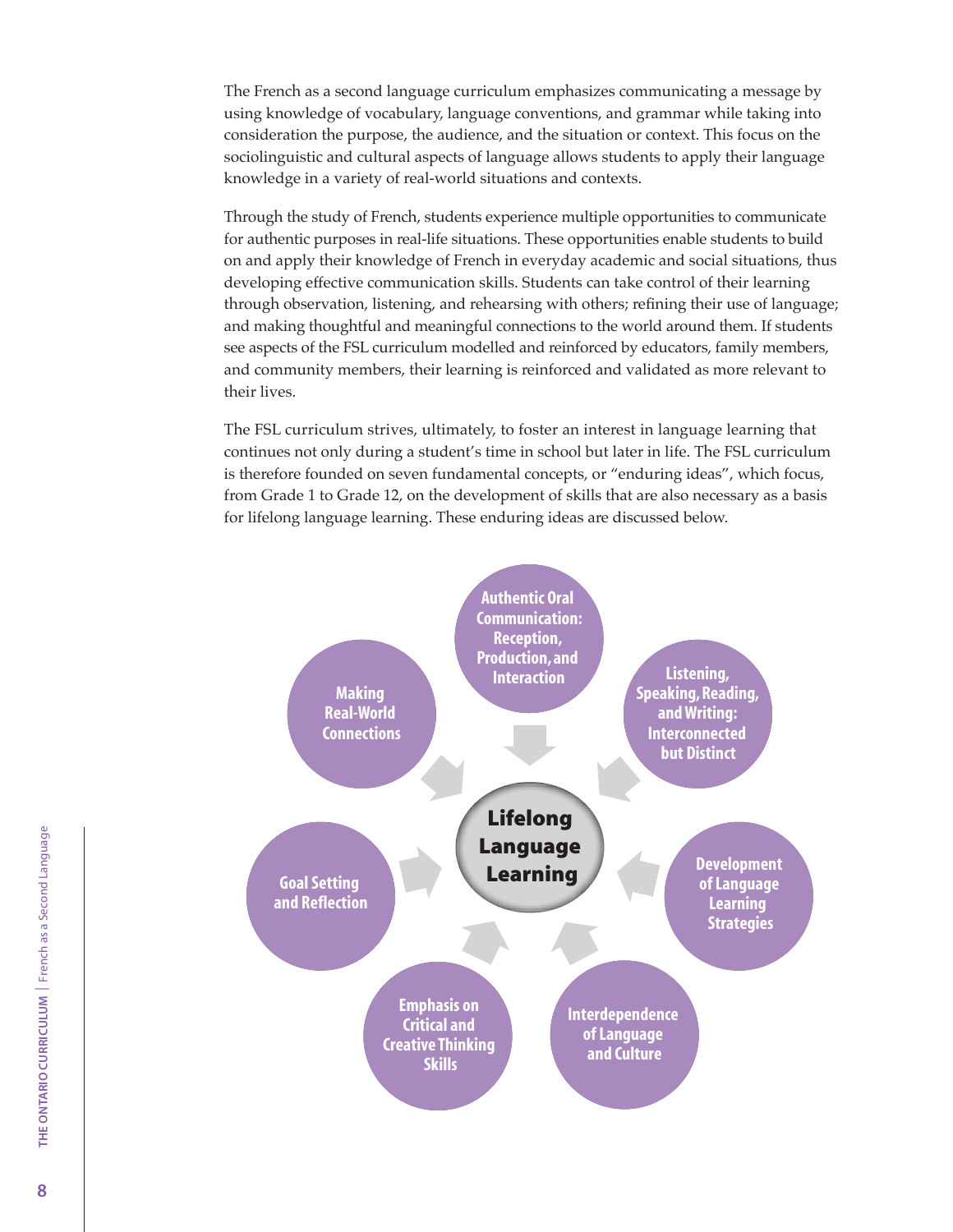# Authentic Oral Communication: Reception, Production, and Interaction

The main purpose of learning a language is communication. Communication is a social act. In order to learn French, therefore, students need to see themselves as social actors communicating for real purposes. Teaching language as a system of disconnected and isolated components gives learners some knowledge of the language, but does not allow them to use the language effectively. In contrast, communicative and action-oriented approaches to teaching French put meaningful and authentic communication at the centre of all learning activities.

To reach their potential, students need to hear, see, use, and reuse French in meaningful yet developmentally appropriate contexts. One of the key terms in second-language learning is "comprehensible input". It is the teacher's responsibility to provide comprehensible input, ensuring that the messages that students receive are understandable. Making the input *relevant* – to the learner, the context, the situation – is one way of doing this. Repetition and recycling are also integral to making input comprehensible. Effective comprehensible input must be slightly challenging in order to provide the scaffolding students need to be able to begin "producing" – that is, speaking and writing – French in an authentic way. In order to go beyond receptive skills, students need to use and negotiate the input they receive by conversing in authentic situations.

Interaction in French is pivotal in this curriculum. Research indicates that language instruction must provide significant levels of meaningful communication and interactive feedback in the target language in order for students to develop language and cultural proficiency. It is therefore recommended that teachers and students use French both inside the classroom and, when feasible, beyond it.

## Listening, Speaking, Reading, and Writing: Interconnected but Distinct

In order to develop the skills necessary to become lifelong language learners, students will be given multiple opportunities to:

- listen and respond to texts and to others;
- speak and interact with others;
- read, view, and respond to a variety of texts;
- write a variety of texts for many different purposes and audiences.

Listening and speaking skills are the springboards to reading and writing. While the curriculum strikes a balance between these four distinct but interconnected skills, oral communication – listening and speaking – is paramount for second-language acquisition. If students hear it, they can say it. If students can say it, they can read it. And if students can read it, they can write it.

# Development of Language Learning Strategies

Successful French language learners use a number of strategies to learn more effectively. These language learning strategies are often categorized as cognitive, metacognitive, and social/affective. Cognitive strategies involve the direct manipulation of the language itself, such as remembering information and understanding or producing messages in French. Metacognitive strategies involve planning, thinking about the learning process as it is taking place, and monitoring and evaluating one's progress. Social and affective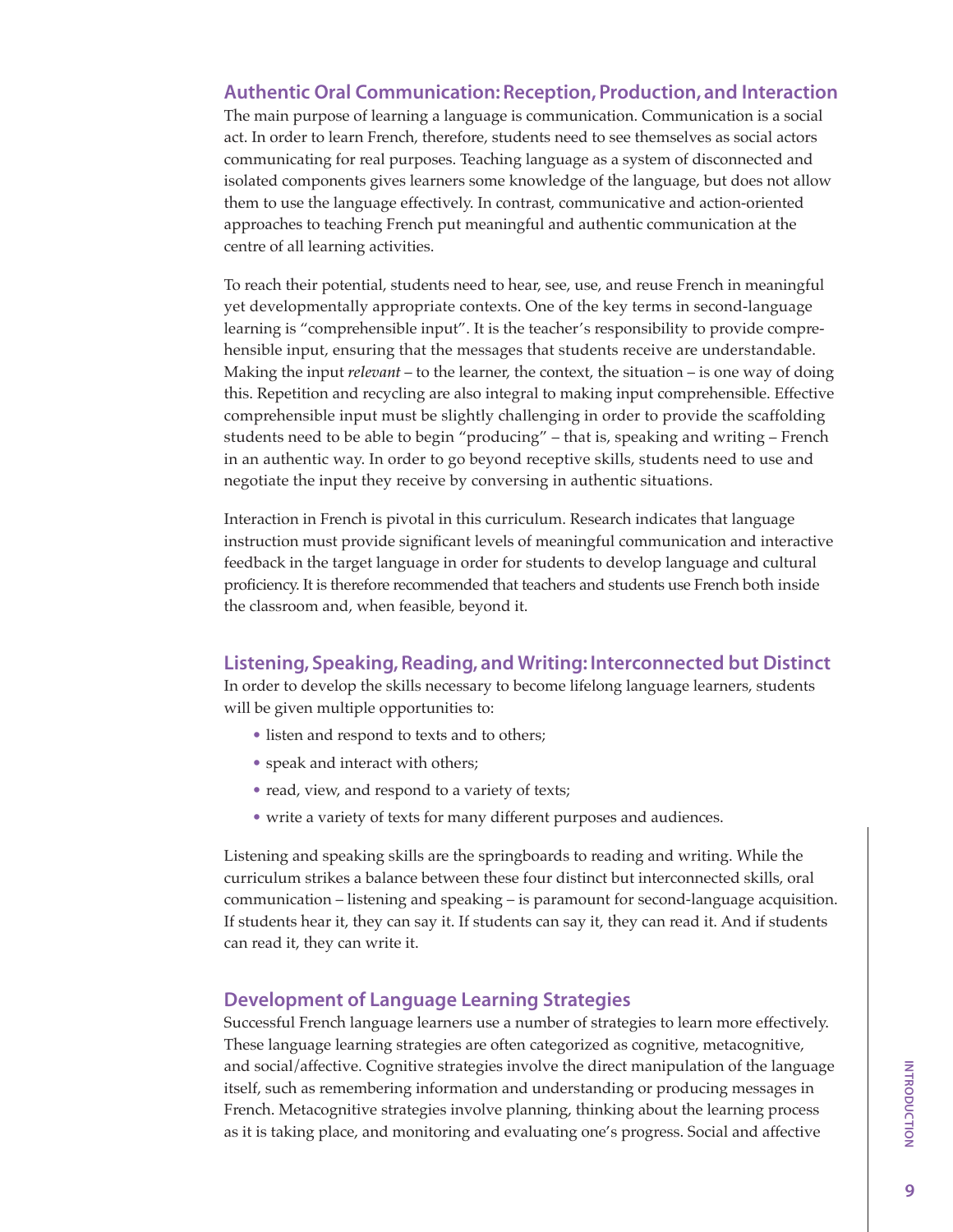strategies enhance cooperation and help students regulate their emotions, motivations, and attitudes as they learn French through interacting with others.

Most students will benefit from explicit classroom instruction regarding the use of French language learning strategies in authentic and relevant contexts. It is important to note that the language learning strategies are not grade or program specific and that they are used to help students communicate effectively and make meaning in their daily interactions and activities. Once students are consciously aware of strategies, have practised using them, can select the most effective ones for a particular task, and can see the link between their own actions and their learning, they will be able to monitor their use of the strategies, set goals for improvement, and become more motivated and more effective French language learners.

## Interdependence of Language and Culture

Language and culture are strongly intertwined. Language is not only a major aspect of culture, but also a means of accessing other cultural manifestations. Understanding the language is a major advantage when exploring other aspects of a culture. When studying a language, and the cultures in which it is spoken, students need to recognize that cultures are not homogeneous: diversity exists not only between but also within cultures. It is important for FSL educators to help students develop their understanding of, and appreciation and respect for, diverse cultures. Two essential elements of the FSL curriculum are intercultural awareness and intercultural competence. Educators encourage students to develop their intercultural awareness by exploring diverse cultures and expanding their ability to differentiate between personal, cultural, and universal behaviours, traditions, and beliefs. In addition, educators encourage students to develop the attitudes, knowledge, and skills, including their French-language skills, needed to interact with people in French-speaking cultures effectively and respectfully.

Throughout the FSL curriculum, expectations that deal with the development of intercultural understanding are included in each of the four interconnected strands (Listening, Speaking, Reading, and Writing). These expectations help students make connections and relate to diverse French-speaking communities and other societies. Students will develop skills in accessing and understanding information about various French-speaking communities and cultures, and will apply that knowledge for the purposes of interaction. Intercultural awareness and understanding are key aspects of global citizenship, which encompasses citizenship at all levels, from the local school and community to Canada and the world beyond.

#### Emphasis on Critical and Creative Thinking Skills

Learners of a second language are engaged in critical and creative thinking on a daily basis. In order to make sense of what they are hearing, reading, and viewing, and to communicate their messages clearly, students need to solve problems, for example. Problem-solving skills are thus an integral part of learning and interacting in a second language.

Initially, students will be exposed to a variety of texts with simplified language and will need support and guidance to understand and interpret their messages. As students become more proficient in French, they will use a range of strategies to comprehend and respond to texts. When students think critically about what they are hearing, reading, and viewing, they also begin to develop critical literacy skills.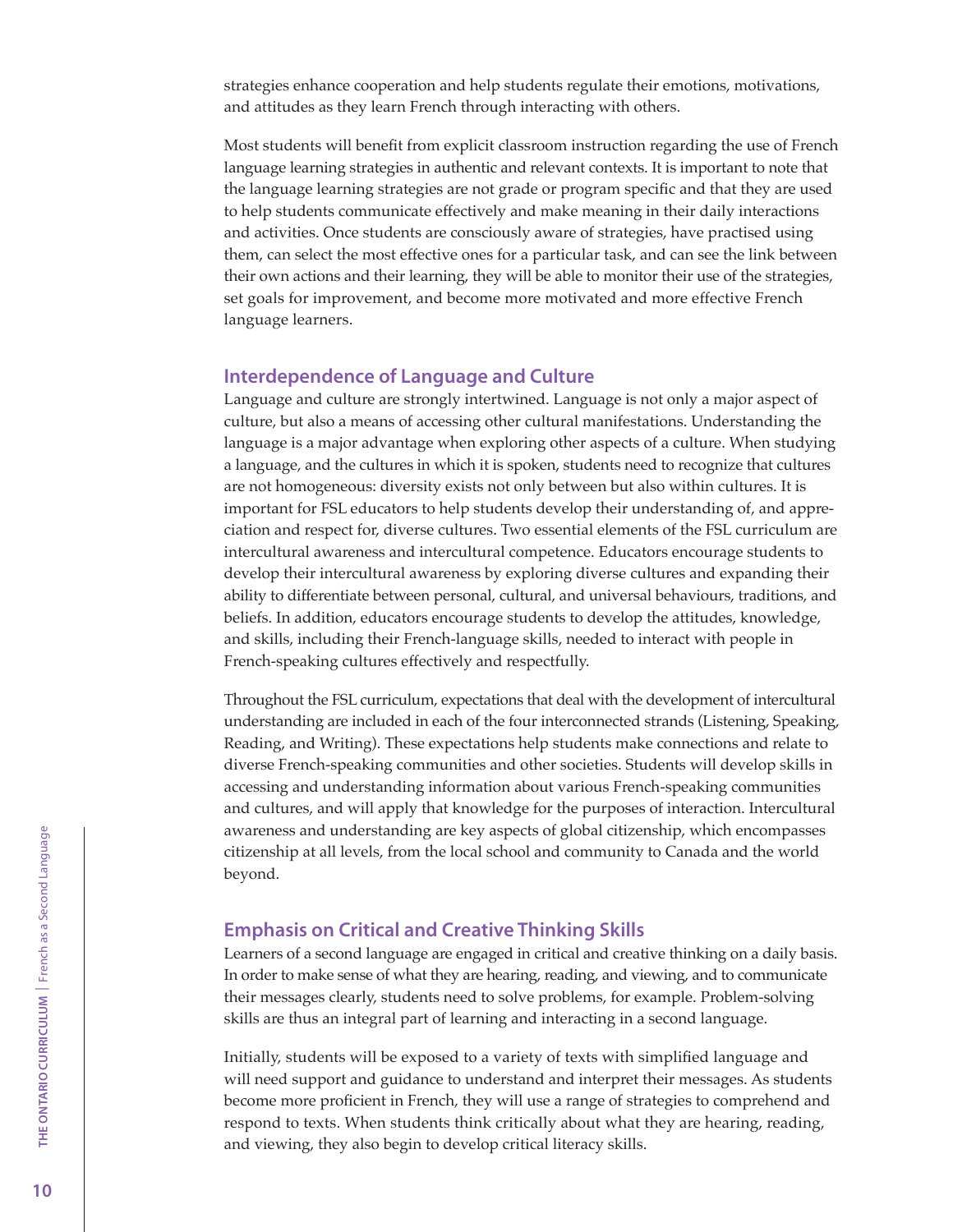# Goal Setting and Reflection

Students need to take responsibility for their learning by being aware of their abilities and monitoring their progress. Goal setting and reflection are thus important aspects of the FSL curriculum that will serve students both in the classroom and beyond.

When teachers communicate clear learning goals and criteria for successful achievement in a particular activity or task, students can understand the purpose for their learning. Descriptive feedback from teachers and peers helps students monitor their learning and use of French, set goals, and identify their own strengths and areas in need of improvement. As students reflect on their learning and the achievement of their goals, they will be able to determine what strategies contributed to their success and how they can apply, adapt, and/or modify these strategies as they pursue their goals for future learning.

## Making Real-World Connections

The learning across all strands of the FSL curriculum is highly connected and relevant to the lives of students, helping them see and articulate the immediate and long-term benefits of learning French. Through the exploration of themes and topics related to other subject areas, students will see that communicating in French is an important skill that is applicable beyond the FSL classroom. In addition, meaningful contact with French-speaking individuals in their community enables students to develop their language learning skills in real-life situations.

When students are unable to interact with French speakers in their community, teachers can use authentic materials, electronic communications, and multimedia resources to support language learning. Teachers can also facilitate student participation in exchanges, language camps or immersion experiences, and field trips or longer excursions. Schools or communities can be twinned, or visitors invited into the school.

# ROLES AND RESPONSIBILITIES IN FRENCH AS A SECOND LANGUAGE

### **Students**

Students' responsibilities with respect to their own learning develop gradually and increase over time as they progress through elementary and secondary school. With appropriate instruction and with experience, students come to see how applied effort can enhance learning and improve achievement. As they mature and develop their ability to persist, to manage their behaviour and impulses, to take responsible risks, and to listen with understanding, students become better able to take more responsibility for their learning and progress. There are some students, however, who are less able to take full responsibility for their learning because of special challenges they face. The attention, patience, and encouragement of teachers can be extremely important to the success of these students. Learning to take responsibility for their improvement and achievement is an important part of every student's education.

Mastering the skills and concepts connected with learning in the FSL curriculum requires ongoing practice, personal reflection, an effort to respond to feedback, and commitment from students. It also requires a willingness to try new activities, take risks in using French, and work respectfully with peers. Students will have ongoing practice in using French in contextualized, meaningful, and age-appropriate situations. Through reflection on their use of French, students will deepen their appreciation and understanding of the French language as well as of themselves and others.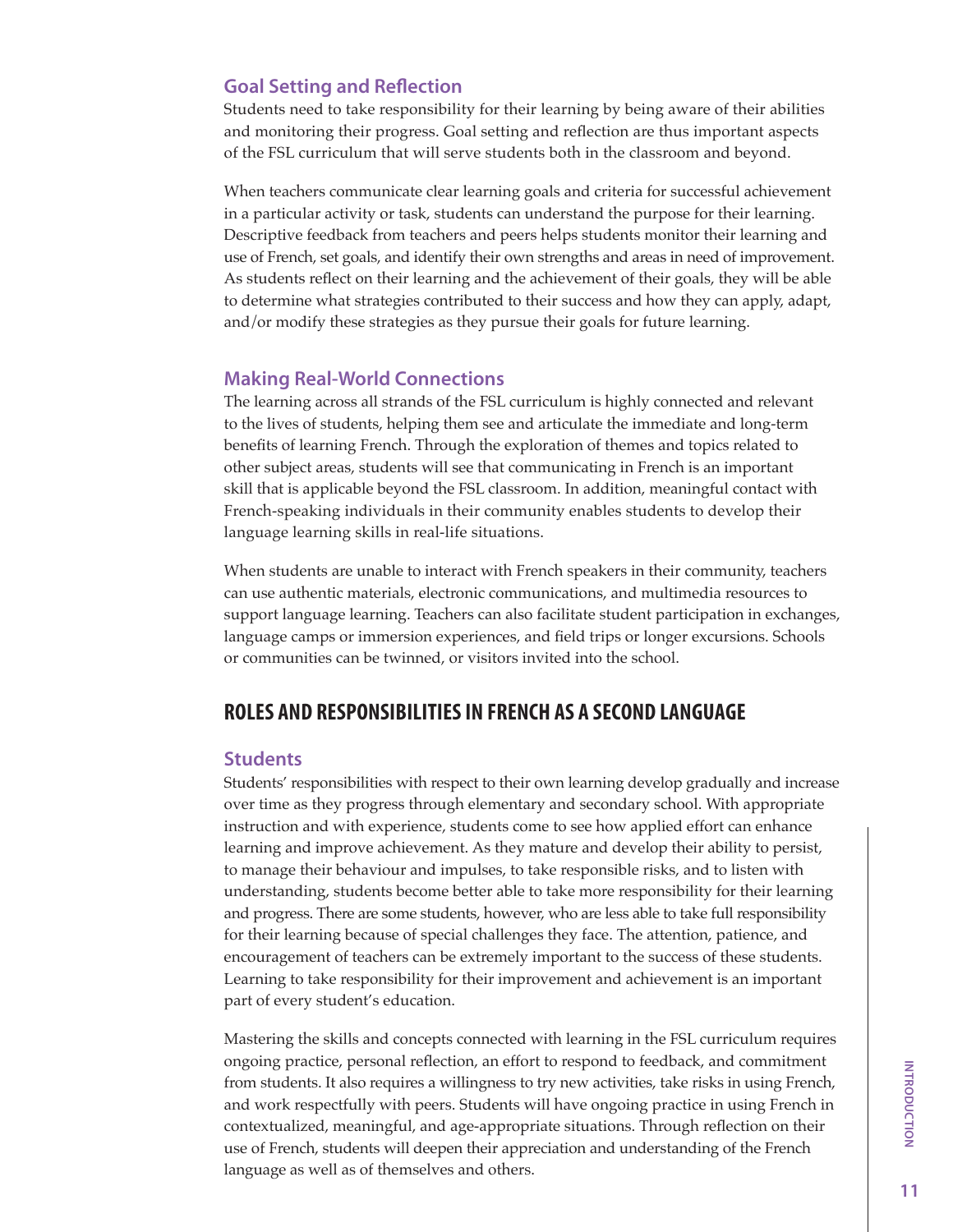In addition to their learning experiences in the classroom, students should be encouraged to:

- pursue opportunities outside the classroom to listen to and speak French;
- seek out recreational reading materials and multimedia works in French, as well as in their first language, to extend their knowledge of the world around them;
- discuss with their parents what they are reading, writing, and learning.

#### Parents

Parents<sup>4</sup> play an important role in their children's learning. Studies show that students perform better in school if their parents are involved in their education. By becoming familiar with the FSL curriculum, parents can better appreciate what is being taught in each grade and what their children are expected to learn. This awareness will enhance parents' ability to discuss their children's work with them, to communicate with teachers, and to ask relevant questions about their children's progress. Knowledge of the expectations will also help parents understand how their children are progressing in school and will enhance their ability to work with teachers to improve their children's learning.

Parents are the primary educators of their children with respect to learning about values, appropriate behaviour, and cultural, spiritual, and personal beliefs and traditions, and they are their children's first role models. It is therefore important for parents to communicate to their children the value of learning French, and for schools and parents to work together to ensure that home and school provide a mutually supportive framework for young people's education.

Effective ways in which parents can support their children's learning include the following: attending parent-teacher interviews, participating in parent workshops and school council activities (including becoming a school council member), and encouraging their children to complete their assignments and to practise new skills or apply new learning at home. In connection with their children's learning of French, parents can also:

- encourage their children to talk, read, and write at home in their first language to strengthen their first-language skills, which are the foundation for learning French;
- read aloud to their children either in their first language or in French;
- encourage their children to write in French (e.g., shopping lists, stories, a letter);
- go to the library with their children to borrow books, music, and DVDs in their first language and in French, and talk about them with their children;
- join a local group to meet other parents and to find out about French resources and cultural opportunities in the community.

## **Teachers**

Teaching is key to student success. Teachers are responsible for using appropriate and effective instructional strategies to help students achieve the FSL curriculum expectations, as well as appropriate methods for assessing and evaluating student learning. Teachers bring enthusiasm and varied teaching and assessment approaches to the classroom, addressing individual students' needs and ensuring sound learning opportunities for

<sup>4.</sup> The word *parent(s)* is used in this document to refer to parent(s) and guardian(s). It may also be taken to include caregivers or close family members who are responsible for raising the child.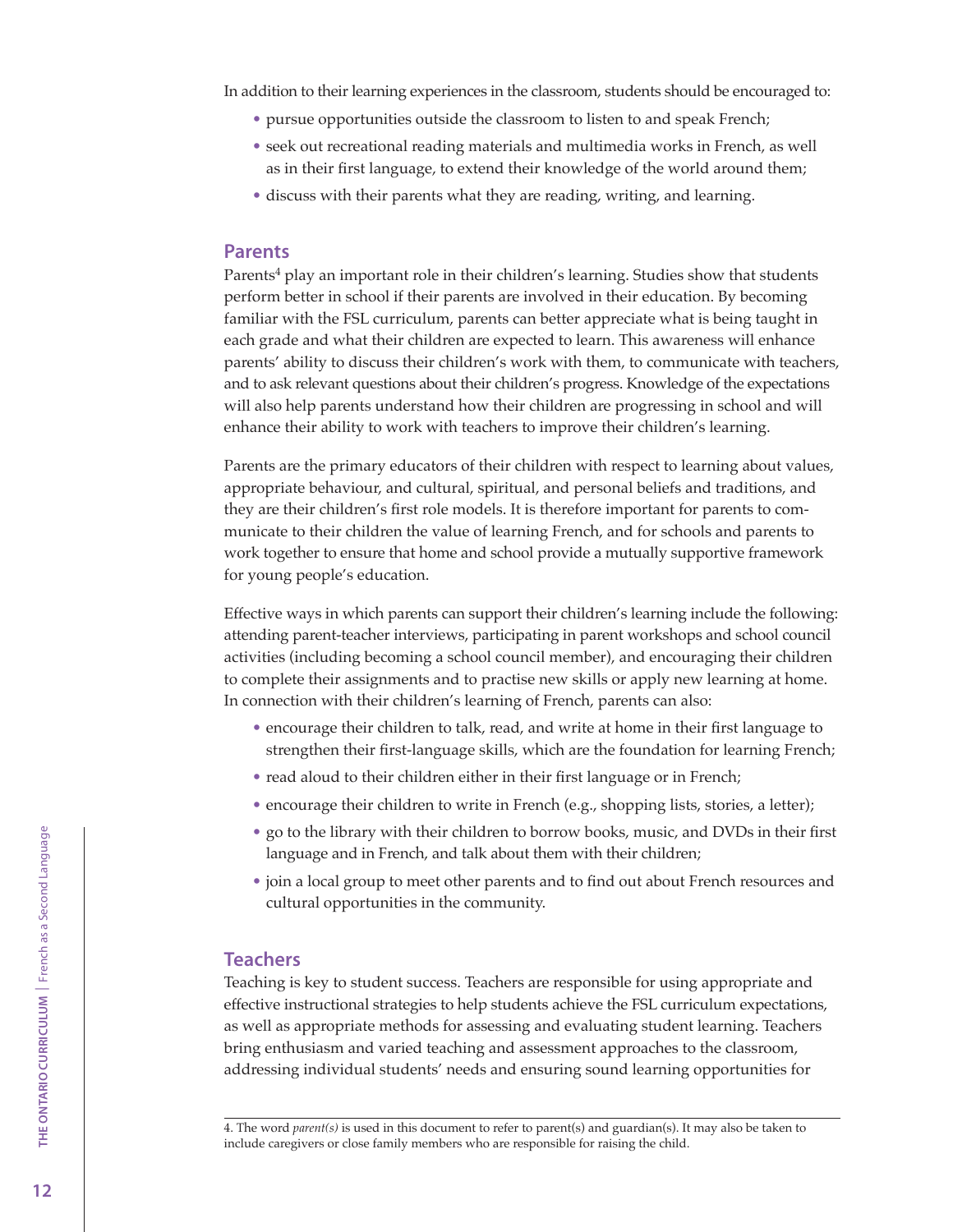every student. The attitude with which teachers approach FSL is critical, as teachers are important role models for students.

Using a variety of instructional, assessment, and evaluation strategies, teachers provide numerous opportunities for students to develop and refine their knowledge of and skills in communicating in French in authentic contexts. These learning experiences should enable students to make meaningful connections between what they already know and what they are learning. Teachers should reflect on the results of the learning opportunities they provide, and make adjustments to them as necessary to help every student achieve the curriculum expectations to the best of his or her ability.

Teachers have the important role of being a French-language model for their students and the disseminator of information about French-speaking cultures. Often FSL teachers are the students' first contact with the French language. It is essential that French be the language of communication in all classroom interactions so that students receive constant exposure to the language in a variety of situations. Teachers also need to expose students to the many social and geographical varieties of French through a range of authentic materials, as well as through speakers of different ages and geographic origins and from various sociocultural groups. This will help students develop an understanding and appreciation of the diversity within French-speaking cultures.

Active engagement in meaningful, age-appropriate, and cognitively stimulating tasks and projects is key to motivating FSL students. Students are more likely to engage in learning when they have a certain degree of choice and can express preferences for the themes and activities in lessons. Being involved in controlling the learning process puts students at the centre of their own learning and is critical in developing their engagement, motivation, and success.

As a part of good teaching practice, teachers should inform parents about what their children are learning and when various topics are to be addressed. Such communication enables parents to work in partnership with the school, promoting discussion, follow-up at home, and student learning in a family context. Strong connections between the home and the school support student learning and achievement.

Teachers provide students with frequent opportunities to communicate their understanding, practise their skills, apply new learning and, through regular and varied assessment, give them the specific, descriptive feedback they need in order to further develop and refine their learning. By assigning tasks that promote the development of critical and creative thinking skills, teachers also help students become thoughtful and effective communicators. Opportunities to relate knowledge and skills in FSL to wider contexts, both across the curriculum and in the world beyond the school, motivate students to learn and to become lifelong learners.

### Principals

The principal works in partnership with teachers and parents to ensure that each student has access to the best possible educational experience. The principal is a community builder who creates an environment that is welcoming to all, and who ensures that all members of the school community are kept well informed.